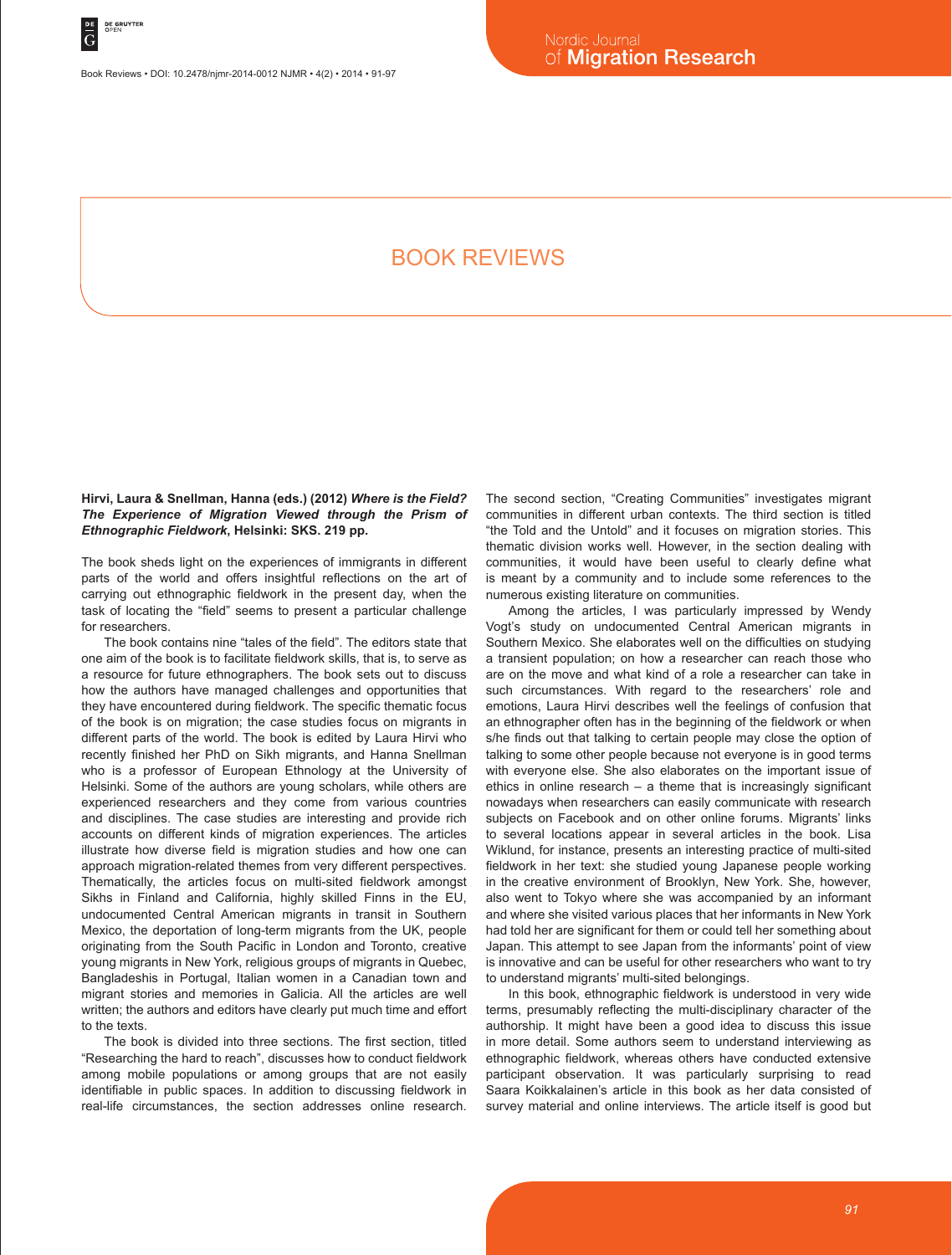defining the study ethnographic is somewhat surprising. It is true that ethnographic fieldwork in the contemporary world is often very different from the classical anthropological studies conducted in faraway locations among exotic peoples but participant observation is still usually considered the key feature of ethnographic research.

In the Introduction, the editors state that the book emphasises issues of the ethnographic fieldwork method. Some of the articles, however, sound more like research reports. They provide interesting descriptions of the case studies but do not always focus on the ethnographic method explicitly and analytically. Moreover, all the chapters describe case studies on migrants but the significance of people's mobility to the ethnographic fieldwork could have been analysed more profoundly throughout the book. It would also have been interesting to hear more about the researchers' self-reflections; how were they positioned during the fieldwork? Clara Sacchetti does this well in her article on Italian women in Canada but some authors do not mention the issue at all.

The editors claim that much of fieldwork skills are acquired through informal socialisation, and one aim of the book is to reveal some of those secrets. Although this statement may be true to some extent, one should not ignore the fact that ethnographic research is taught in various courses in many universities nowadays and there is much literature on ethnographic methods. According to the editors, the book is a resource for new ethnographers. The book indeed gives fresh ethnographers useful hints and insights but the reader needs patience as the book is not written in the style of a text book; each author describes their case studies and fieldwork experiences without specifically addressing fresh ethnographers by giving clear instructions on how to proceed with one's fieldwork or by telling about the mistakes through which they have learned to be better ethnographers. Nevertheless, the book provides vivid accounts on ethnographic studies conducted on migrant populations in various locations and it is clearly written. It also contains a few photos that are good illustrations of the various fieldwork experiences. The book can be recommended to anyone interested in migration research and/or the ethnographic method. It provides novice ethnographers with a good understanding of how diverse ethnographic fieldwork experiences among migrants can be and how these researchers have solved certain challenges they have encountered in the field. Mari Korpela<sup>\*</sup>

PhD, Postdoctoral Research Fellow, School of Social Sciences and Humanities, University of Tampere, Finland

# **Loftsdóttir, Kristín & Jensen, Lars (eds.) (2012)** *Whiteness and Postcolonialism in the Nordic Region. Exceptionalism, Migrant Others and National Identities***, Farnham & Burlington: Ashgate. 182 pp.**

In a corner of the world, safely hidden away from the cruelties of colonialism, the culturally homogenous people of the Nordic countries have long taken pride in their neutrality on the political scene. This is a popular description of the Nordic region, but is it really a sustainable one? *Whiteness and Postcolonialism in the Nordic Region. Exceptionalism, Migrant Others and National Identities*, edited by Kristín Loftsdóttir and Lars Jensen, provides an answer to that question. The focus on whiteness is welcome when it comes to challenging the widespread view of the role of Nordic countries in a postcolonial setting. How, then, should this role be characterised, if the popular description above is delusive? The concept of *colonial complicity*, as developed by Keskinen et al. (2009) describes the

Nordic countries not as innocent bystanders but as a kind of partners in crime, through the shared epistemic construction and through the economical winnings from colonialism. The volume at hand takes the discussion further, reminding the reader that the Nordic countries have different historical relations to the postcolonial. Bearing in mind that the postcolonial does not refer to only "post" happenings, the 10 chapters examine both past and present phenomena, making it clear that colonial relations still have an impact on the Nordic countries. Attempting to say something all-encompassing about whiteness and postcolonialism in the Nordic region seems like a difficult project. However, the three concepts that form the subtitle of the book, *exceptionalism*, *migrant others* and *national identities*, are treated throughout the chapters, offering different disciplinary approaches and national contexts. The content of the book will here be presented through these themes.

Exceptionalism, the idea that one's society should be viewed from a different viewpoint than others, can here be seen as a national narrative of innocence regarding colonialism. The understanding of the Nordic countries as good global citizens becomes challenged as research shows new sides of colonial activity in the past and of oppression in the present-day societies. The exceptionalism of the Nordic region regarding colonial activity in the past is deconstructed in the opening chapter. Through examples of new insights into Nordic active participation in colonialism, Erlend Eidsvik sheds light on, and theorises, Norwegian trade relations. Through trade, Norwegians not just benefitted from but even advanced the colonial project. Christina Petterson's chapter criticises the view of Danish colonisers in Greenland as being benevolent, showing how the seemingly humane colonialism can be seen as a form of violence. Recounting how skin colour was used by the colonisers in order to construct hierarchy and a self-understanding among Greenlanders, teaching them about the value of their skin being whiter than other colonialised people's, she provides an example of how the relationship between power and whiteness can work. The myth of exceptionalism goes deep and seems to characterise Nordic societies no matter if they historically have been colonisers or colonised. Anna Rastas' chapter provides a thorough description of the concept, suggesting that exceptionalism can mean different things in different societies. However, she sees the strategy to avoid ethical judgements as the core of the concept. Being "neutral" in questions that deal with the legacy of a colonial past means rejecting legitimate political change. Several of the chapters provide examples of how refusing to acknowledge racism as part of the national culture, past and present, is embedded in the Nordic societies. Loftsdottír engagingly shows in her chapter how Icelandic exceptionalism has meant carefully positioning the national self as part of "civilized Europe", as opposed to colonised peoples, while at the same time having nothing to do with the oppression and racism that characterised colonialism.

National identities, and nation building, form another of the book's themes. Jensen's chapter theorises the Danish national identity building, deconstructing the myth that Denmark's activities in Greenland and the Faroe Islands were acts of benevolence. He sees the same lack of criticism in the narrative of Denmark's relation to Greenland as in the question of development aid, both sharing the idea that the recipient countries lag behind. Constructing a national identity is an ongoing process. Tobias Hübinette offers an insightful reading of how Sweden, seen as the "whitest of all white", went from an establisher of academic "race science" to an active antiracist global player during the 20th century. He shows how today's passing of "white anti-racist Sweden" is characterised not only by white

*<sup>\*</sup> E-mail: mari.korpela@uta.fi*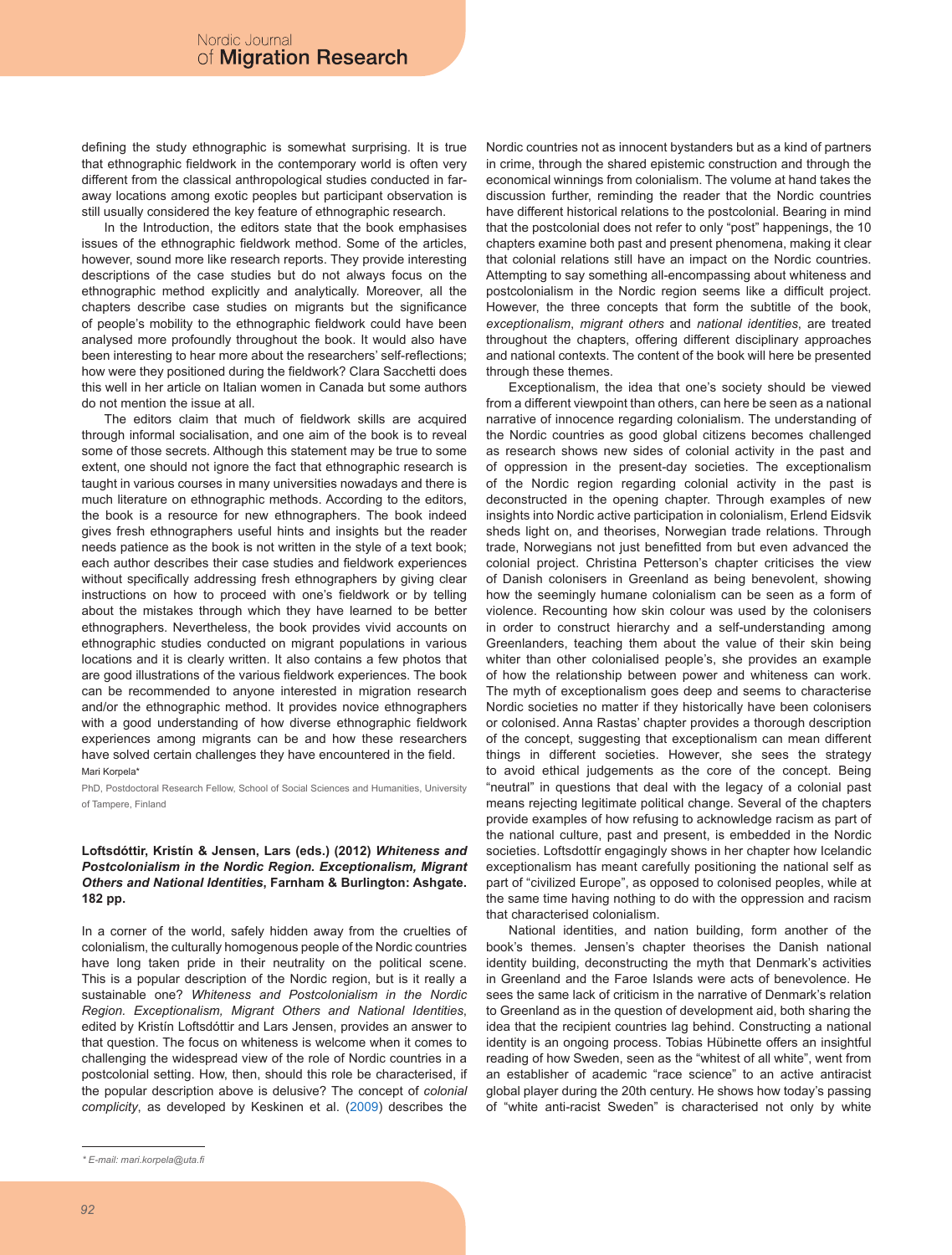melancholia, an anger over the success of the xenophobic right-wing party, but also by a negative attitude towards changing the legacy of racist vocabulary. The resistance towards attempts to change racist vocabulary and symbols, a reoccurring theme in the chapters, is substantially theorised by Hübinette.

The concept of national identities is in a state of change in a more global and mobile world. Migrant others form the third theme of the book. Even though the image of historically homogeneous Nordic countries is a myth, something that Anne Heith reminds us of in her chapter about Sami and Tornedalian art work, manifesting how colonialism has been internalised in the minds of people without a voice, the last decades have seen more culturally mixed Nordic populations. This has had consequences on the construction of the national selves. As considered in Suvi Keskinen's chapter, an overwhelming hegemony of whiteness can only be destabilised by the presence of others. The migrant others are needed in order to understand the objectivity of what is seen as "neutral". Through a description of the public discussions triggered by two popular novels about Muslim girls, families and violence, she shows how deeply prejudices such as the dichotomy between the gender equal Finnish majority and the patriarchal immigrants are embedded. Gender, race and class intersect in the discussion about migrant others in the Nordic societies. Kirsten Hvenegård-Lassen and Serena Maurer's chapter is a study of an information booklet about Denmark handed out to newcomers. They trace the image of immigrants portrayed in the booklet and find them to be expected to mimic Danish modern ways (performing whiteness), showing, however, how they will never reach the goal. It is as if being Danish simply requires being white. This notion is echoed in chapters about other countries too, suggesting a firm connection between a Nordic identity and being white. Through an analysis of the texts directed to immigrants, Hvenegård-Lassen and Maurer find an attempt to redraw the boundaries of Danish liberation around the white bodies whose freedom must be protected to preserve the modernity of the nation. This relationship between citizenship, whiteness and bodies is touched upon also in Linda Lund Pedersen's chapter, where she gives an account for the complicated system of family reunification between a Danish national (herself) and a Colombian husband. Through the description of a complicated application system, she shows how a state can act to keep the "wrong" kind of bodies apart. The chapter's combination of personal experiences of the family reunification system and a theoretical understanding of it seems to actually mirror the Danish reunification system itself, since the requirements for applicants may include both technical conditions and personal, emotional ones, such as the feeling of having closer ties to Denmark than to any other country. It is thereby not only a question of having the right documents but also of having the right kind of bodies and emotions.

The volume comes at a time when explanations to phenomena relating to postcolonialism and whiteness are needed in the region. In the series editor's preface, the massacre committed by Breivik in July 2011, is suggested to emphasise the fact that the Nordic countries have their place in postcolonial studies. The societal theorisation of the deed and the possible political implications of these are yet to be seen. However, deconstructing the myth of exceptionalism and innocence can provide steps on the way. As I find common in anthologies such as this one with different approaches to an interesting topic, a bit more cross-fertilisation between the chapters could provide even more thought-provoking readings. That way, questions such as the reason for the unease about using the concepts of race and whiteness in public debates in the Nordic societies could be explored even further. However, the volume brings an important contribution to a debate that is hopefully only beginning. There is a need to deconstruct the hegemony of whiteness that has long been considered neutral and innocent.

# Pia Mikander\*

PhD student, Institute of Behavioural Sciences, University of Helsinki

#### **Reference**

Keskinen, S, Tuori, S, Irni, S & Mulinari, D (eds.) 2009, *Complying with colonialism: gender, race and ethnicity in the Nordic region*, Ashgate, Farnham.

# **Näre, Lena (2012)** *Moral Economies of Reproductive Labour: An Ethnography of Migrant Domestic and Care Labour in Naples, Italy***, Helsinki: Swedish School of Social Science. 133 pp. + attached articles.**

Lena Näre's interesting dissertation on the globalisation of reproductive labour through the lens of the case of Naples, Italy, is a well-written and thoughtful exploration of the contemporary role of the servant in the Global North. Näre departs from the definition of domestic and care work as a form of reproductive labour, meaning that these tasks include the essential everyday maintenance that is necessary to individual and family life, as well as the social system, through activities such as care, socialisation and education. Understanding care as the "provision of daily social, psychological, and emotional and physical attention" to people, Näre examines how this gendered and largely unwaged category has become an increasingly migrant labour category in the world capitalist economy. Lena Näre holds a postgraduate degree from the University of Sussex, UK, in migration studies. She has been a postdoctoral research fellow at the Centre for Research on Ethnic Relations and Nationalism, Swedish School of Social Science, in Helsinki. This work represents her doctoral dissertation for the University of Helsinki in the field of sociology.

Näre starts with an overview of her theoretical framework of her subject. She takes an intersectional approach to the social categories. Näre understands the notion of social categories from the perspective of Anthony Giddens as generative of (and not external to) individuals. Social categories are thus both enabling and constraining: something that we are continually doing and being done to. Näre points out the various types of intersectional social categories such as race/ ethnicity, gender, social class and migrant status. Finally, Näre discusses reproductive labour as moral economy meaning work that is done for reasons beyond the profit motive.

The richness of the research comes out through the ethnographic method, which Näre uses to explore her subject. Having moved to Naples to conduct her research, Näre discusses the complexity of having the roles of an outsider (foreigner) and partner of a Neapolitan (girlfriend) while trying to conduct her research. Her discussion of negotiating access to the diverse community of migrant domestic labourers from the Ukraine, Sri Lanka, and Poland is interesting. Näre carried out systematic research on five households and 89 openended, thematic interviews with migrant domestic carers. Näre's aim was to better understand the shift from Italian to migrant domestic labour. She seeks to trace the complexities of labour relationships and practices and to see how the layer of moral norms informs these ties. Finally, Näre looks to clarify how the intersectional relationships of gender, social class, migrancy and race/ethnicity figure in the employment of migrant workers.

*<sup>\*</sup> E-mail: pia.mikander@helsinki.fi*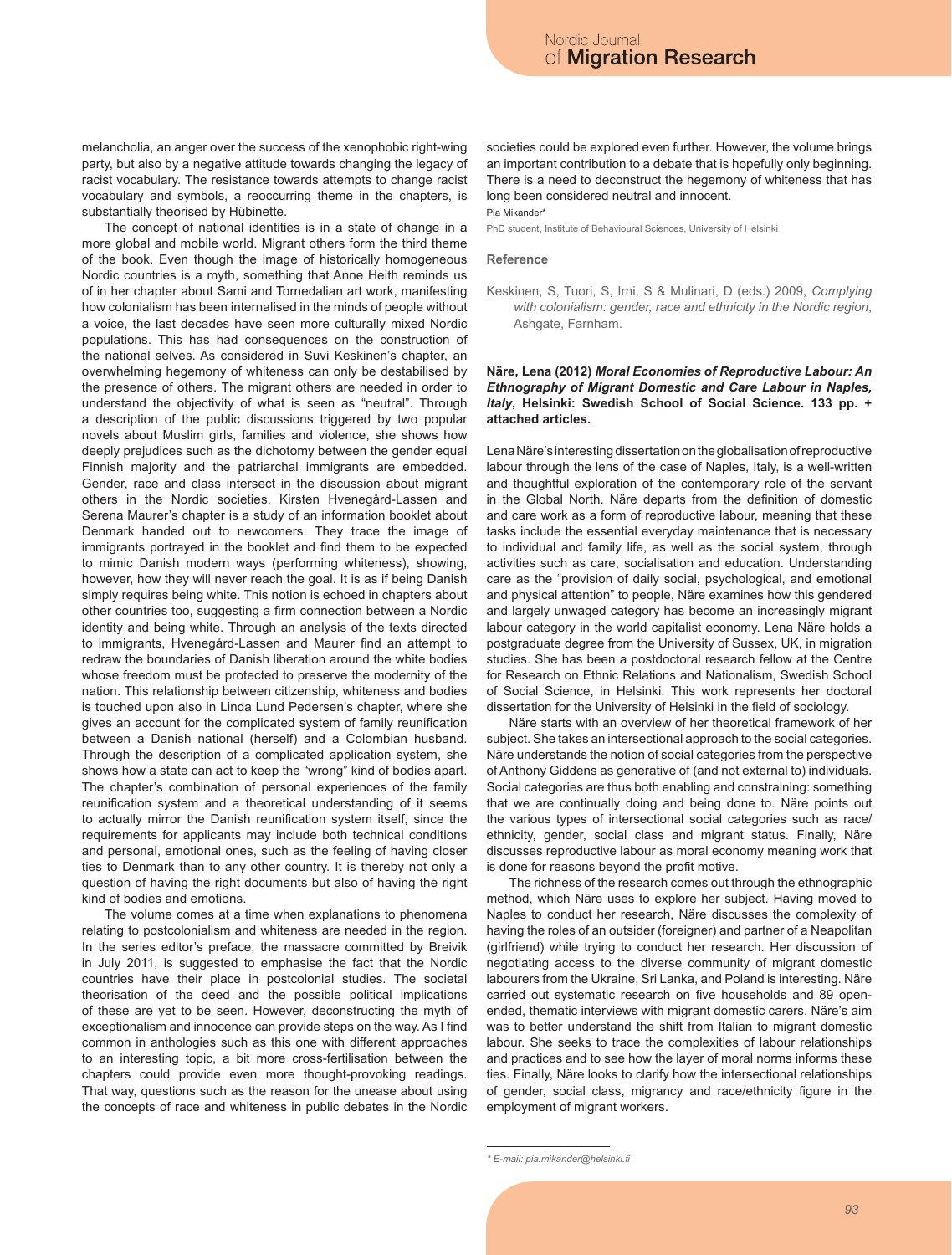Näre's findings are related in five separate research articles published in international scientific journals, such as Sociology, Men and Masculinities, and Modern Italy. The findings are thus grouped into five areas: (1) experiences of irregularity, informality and the materiality of borders; (2) the moral economy and moral contracts in domestic and care labour; (3) intersections of gender, migrancy and social class in the demand for domestic and care workers; (4) not only women's work and (5) cleaning and caring as a complex form of reproductive labour.

Näre concludes that irregular migrant labour is an important emerging social category that is inextricably intertwined with citizenship. Irregular migrants are fundamentally constrained by their inability to return home and the few opportunities to legalise their employment. Domestic labour and care work have, therefore, become a significant sector of work for migrants because it exists in the grey job market. Italian state subsidies for informal domestic and care work serves to further marginalise and relegate migrant workers to the shadows of the economy by supporting employers, making it considerably difficult for migrant workers to gain employment protections due to their irregular status. Borders are thus significant disciplinary instruments because they bring the threat of deportation. Fear of repercussions relegates migrants to long hours of uncomplaining labour, which Italian citizens would not tolerate.

The turn of the century brought popular books that explored the everyday realities of women's low wage caregiving and sales work, such as Barbara Ehrenreich's *Nickled and Dimed* (2001) and Polly Toynbee's *Hard Work: Life in Low Paid Britain (2003)*, which raised new questions about the contemporary gendered nature of poorly paid domestic labour. Näre's dissertation makes an important contribution to the growing field of study surrounding informal care work by migrants that was largely initiated by Pierrette Hondagneu-Sotelo's ground-breaking 2007 book, *Domestica: Immigrant Workers Cleaning and Caring in the Shadow of Affluence*. Näre links the emergence of a non-citizen irregular domestic labour to the neoliberal dismantling of the welfare state and asks whether the Italian example shows the future of Nordic caregiving.

Lena Näre's dissertation brings out the specifically Neapolitan context of care well by delineating all of the work that goes into maintaining a household, such as the need to iron all articles of clothing from underwear to shirts and to purchase all fresh daily ingredients for meals from the market. She also brings out the complexities and contradictions of the employer–servant relationship, which navigates between family ties and exploitation. The structure of the book as a dissertation, which consists of articles and summaries, does feel a bit fragmented. It would be a real pleasure to read a more cohesive and holistic ethnographic exploration of the important themes that Näre brings to the fore. Satu Ranta-Tyrkkö's rich ethnographic dissertation on the work of an Indian theatre troupe as a social work intervention comes to mind. This may be the next step for Näre's work. Her study has significance for understanding the diverse welfare regime contexts of Europe as well as the complexity and variety of the contemporary migrant experience in Europe. A more cohesive presentation of Näre's study could be an important book for students of European welfare policy and migration studies. Her use of language is fluent and the narrative flows. All in all, this rich exploration of a smaller nation in the EU makes an important contribution to debates on globalisation and the future of the welfare state.

Kris Clarke\*

PhD, Associate Professor, Department of Social Work Education, California State University Fresno, USA

#### **References**

Ehrenreich, B 2001, *Nickled and Dimed*, Picador, New York.

- Hondagneu-Sotelo, P 2007, *Domestica: immigrant workers cleaning and caring in the shadow of affluence*, University of California, Berkeley.
- Ranta-Tyrkkö, S 2010, *At the intersection of theatre and social work in Orissa, India: Natya Chetana and its theatre*, Acta Universitatis Tamperensis, Tampere.
- Toynbee, P 2003, *Hard work: life in low paid Britain*, Bloomsbury, London.

### **Ossman, Susan (2013)** *Moving Matters. Paths of Serial Migration***, Stanford: Stanford University Press. 186 pp.**

Reading through studies that have been published in the field of migration studies, I often get the strong feeling that there is a lot of repetition in the words and sentences that are used to discuss issues related to the experience of migration and to negotiating of identities, for example. In those regards, Susan Ossman's most recently published book entitled *Moving Matters. Paths of Serial Migration*  offers its readers a welcomed change as she presents her analysis in an original manner that makes this book a joy to read. At the same time, by manoeuvring skillfully between her ethnographic data and her thought-provoking analysis of it, she succeeds to add new insights concerning the topic she set out to study. As the title of Ossman's book reveals, this is a study on "serial migrants". In the context of this book, the term serial migrant is used to refer to those who immigrated once and then moved again to a third homeland (Ossman 2013: 1, 2). The objective of this insightful "essay in ethnography", as Ossman calls it herself (2013: 1), is to reach a better understanding of how the paths that serial migrants take are shaping forms of life and impact the process through which people negotiate their sense of self. The author of this book is a serial migrant herself, as she makes clear right in the beginning of the book. Hence, she writes at times "we" instead of "them" when referring to serial migrants, which some scholars might perhaps find annoying, but which others including myself consider as an appropriate stylistic device to point out her own role and entanglement in this study. Considering that so far little research has been done on serial migrants, this book adds an important new layer to the body of literature.

Ossman is an anthropologist and artists, who currently teaches at the University of California, Riverside. Before that, she held academic positions in Morocco, France, and the UK. In 2012, she held together with another artist an exhibition entitled "The Fabric of Fieldwork" based on her ongoing fieldwork in North Africa.<sup>1</sup> The fact that Ossman is an artist gets also reflected in this particular book, because – as a careful reader will notice – the book cover is based on a painting that Ossman drew in 2009 with the title *International Life*. Her current book *Moving Matters* constitutes similar to her previously published study *Three Faces of Beauty: Casablanca, Cairo, Paris* (2002) a multi-sited ethnography. Following recent calls to go beyond the ethnic lens that gets so often applied in studies related to the topic of immigration (see e.g. Glick Schiller et al. 2006), the author ultimately decided not to focus on a particular ethnic group but instead on immigrants who share a similar path of migration and settlement and who use borders to punctuate their life stories (Ossman 2013: 2).

By applying this particular approach, Ossman is able to examine what meanings the act of moving plays in the lives of serial immigrants. Based on her findings, she suggests that while the first

*<sup>\*</sup> E-mail: kclarke@csufresno.edu*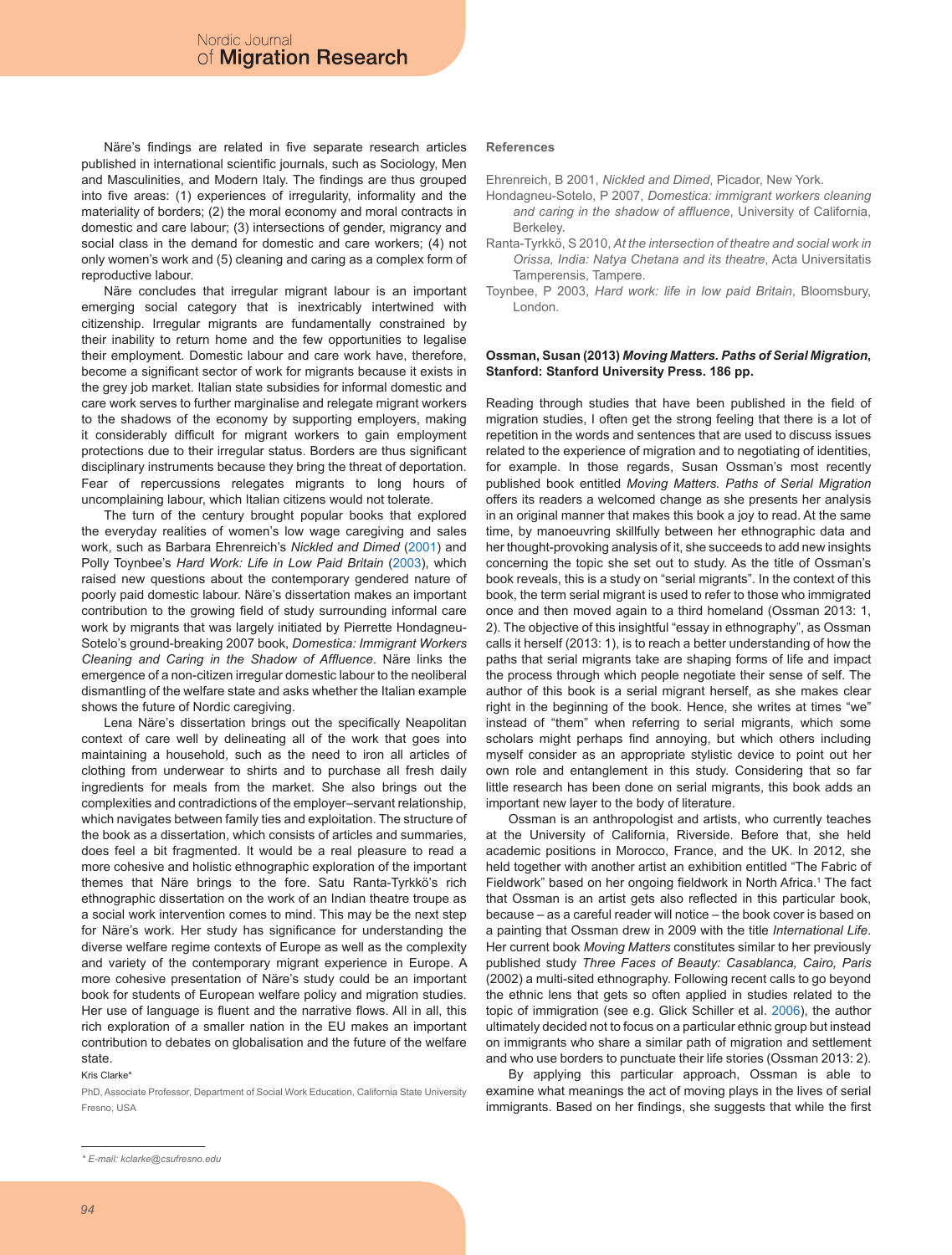time a person immigrates from one country to another constitutes a sort of *rite de passage* that transforms people into immigrants, the second migration is different: This time people do not leave their birthplace but the state of immigration itself behind (Ossman 2013: 77). At the same time, the serial migrant seems to move past the idea of "here" and "there", and it appears that many serial migrants seem to conceive of their lives as "being somehow outside of immigration, beyond the shifts between home and host countries" (62). The third move also seems to raise their awareness of their personal agency.

As it becomes clear throughout this study, borders continue to play an important role also in the lives of serial migrants. As Ossman writes: "Serial migrants' movements may seem unhindered, their lives a symbol of postmodern fluidity, but they are defined by borders at their most fundamental. Borders of belief, language, or cultural practice often fail to follow state lines, but for the serial migrant political boundaries fixed on maps are vital markers of her life" (Ossman 2013: 5). Depending on one's passport, people may face legal restrictions in relation to their movement and borders must be negotiated before crossing them. Once the serial migrants have been successful in those attempts, they may experience the actual act of border-crossing and of settling down in a new country as an invitation to re-negotiate their identities (Ibid. 104). The countries that the serial migrants have lived in turn over time into home and become a chapter in their lives. Interestingly, as Ossman points out, the continuous process of self-developing can be seen to bring to the fore unexpected continuities between countries and states that otherwise are keen to portray themselves as a singular experience (Ibid. 104).

Ossman gathered her data by means of ethnographic, multi-sited fieldwork. In the initial phase of her study, she kept on wondering how to "imagine ethnographic research without a setting", and how to study a way of life that is marked by successive border-crossings? As a first attempt, Ossman invited in 2004 a group of serial migrants who shared a common homeland, either as the country of origin or as settlement (2013: 6), to participate in a meeting she convened at Georgetown University. The discussions emerging from this meeting were later on published in texts in a book edited by Susan Ossman (2007). As a second step, Ossman decided to seek out serial migrants in locations with a high turnover rate of the population, and thus she ended up doing interviews and participant observation in places such as London, Paris, Cairo, Doha, Dubai, Montreal and New York, relying in her search for interlocutors on the help of her own friends and acquaintances. In her choice of serial migrants, Ossman decided to focus on those who had moved out of their own volition (2013: 7).

On a more critical note, Ossman could have opened up a bit more on the role that she played in this ethnography, considering that she herself, due to her own biography, belonged to the group of people she set out to study. For the sake of her analysis (which by now is already superb, no doubt about that!), it might have been even more fruitful if the author had incorporated elements of autoethnography, although I understand that applying such kind of an approach comes with its own challenges. For the sake of adding another dimension to her analysis and to bring this book into a more active dialogue with recent studies that have been carried out in the field of migration studies, it might have been useful if Ossman had incorporated "transnationalism" more fully into her analytical framework.

These minor points of criticism aside, it can be concluded that the book *Moving Matters. Paths of Serial Migration* is a welcomed and refreshing addition to the research literature. Besides offering nuanced insights for scholars dealing with topics such as migration, mobility, borders and home, Ossman's book will also be highly useful for students in the field of anthropology and ethnology. The latter recommendation for readers is grounded in my argument that this book can be seen to provide one of the finest examples for how one may go about analysing data that have been collected by means of ethnographic fieldwork, and how to present it in the form of a written ethnography.

Laura Hirvi\*

Postdoctoral Researcher (European Ethnology), Department of Philosophy, History, Culture and Art Studies, University of Helsinki

#### **Note**

1. http://www.soas.ac.uk/gallery/fabric/, accessed August 19, 2013.

#### **References**

- Glick Schiller, N, Caglar, A & Gulbrandsen, TC 2006, 'Beyond the ethnic lens. Locality, globality, and born-again incorporation', *American Ethnologist*, vol. 33, no. 4, pp. 612–633.
- Ossman, S 2007, *The places we share: migration, subjectivity, and global mobility*, Lexington Books, Lanham, MD.
- Ossman, S 2002, *Three faces of beauty: Casablanca, Cairo and Paris*, Duke University Press, Durham, NC.

# **Munck, Ronaldo, Schierup, Carl-Ulrik & Wise, Raúl Delgado (eds.) (2012)** *Migration, Work and Citizenship in the New Global Order***, London: Routledge. 127 pp.**

The book under review is a collection that deals with issues of migration, work and citizenship in the context of a new global order. More specifically, it stresses the need to contextualise work concerning these issues in response to the Great Recession of 2007–2008. This marks the end of an historical period of neoliberalism whereby migrant workers were key in supplying cheap and flexible labour, and prompts us to consider what will be the role of migration in terms of work patterns and what modalities of political citizenship will develop.

The book is edited by Ronaldo Munck, the Head of Civic and Global Engagement at Dublin City University, Carl Ulrik Schierup, Professor and Director of REMESO at Linköping University, and Raúl Delgado Wise, the Director of the Doctoral Program in Development Studies at the University of Zacatecas (Mexico). The book reproduces articles first published in a special issue of *Globalizations* (volume 8, issue 3, 2011). In turn, most contributions originate from presentations at the REMESO inauguration conference "Migration, Citizenship, Precarious Labour. Global Regional Perspectives in Times of Crisis" held at Linköping University, Sweden, on 14–15 May 2009.

Following the structure of the original journal special issue, the book is separated into eight main sections that, with the exception of the first, can be viewed as individual articles in their own right but also together as a collection. The editors produce the first section, which acts, to a certain degree, as an introductory chapter setting the context and outlining the forthcoming sections broadly under four main thematic areas: "The New Migration"; "Precarious Work"; "Precarious Citizenship" and "Social Transformation". According to the editors, the current instability of the prevailing global order is expected to influence the migrant world differently than before. This is because the globalisation of today can encourage new waves of migration that behaves differently to economic and political events

*<sup>\*</sup> E-mail: Laura.hirvi@helsinki.fi*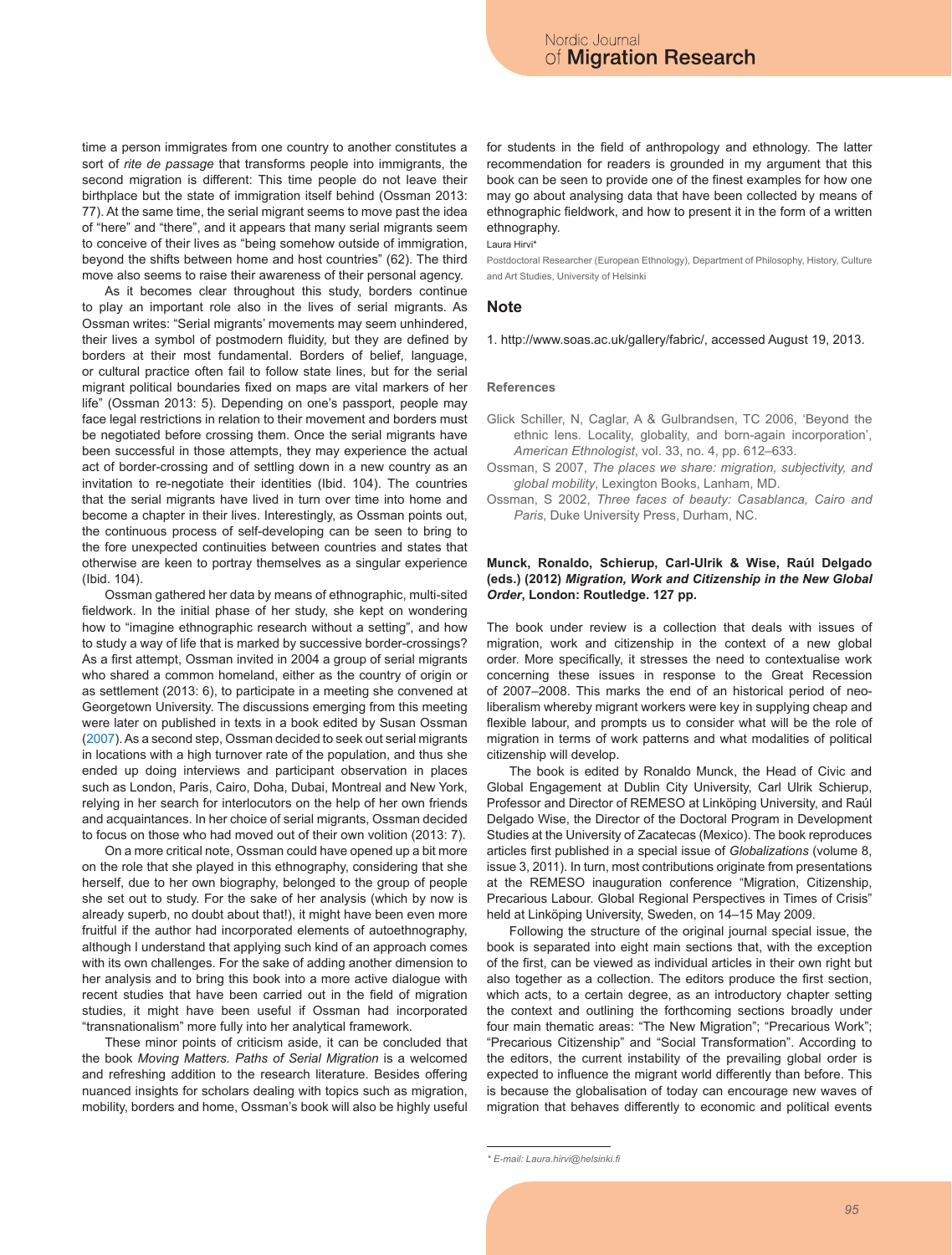of the past. Furthermore, from a broad view there needs to be consideration as to whether today's migration is manageable by nation-states or even transnational bodies.

The second section of the book presents the first article addressing this issue of managing contemporary migration. Here, Peo Hansen and Stefan Jonsson use a retrospective and prospective overview of migration between Europe and Africa. They find that the European Union's (EU) current "Strategic Partnership" with Africa resulting from the Lisbon Declaration in 2007 is firmly embedded in a postcolonial discourse whereby it advances a deeply uneven relationship suited for sustaining an unequal global political economy. In particular, the authors reveal how demography has governed European migration policy with Africa because many policy frameworks have been shaped by demographic projections. Moreover, while policies first introduced were originally targeted for mutual interest, over time a geopolitical relationship has formed where one partner has channelled migration for its own benefits. Continuing the EU discourse, Branka Likic-Brboric examines contemporary migration governance across the east–west axis with regard to the New Member States in postcommunist countries. Critically assessing the processes of EU enlargement and migration regime, Likic-Brboric reveals that despite efforts for cohesive policy development, there is reason to be critical as long as the one-sided employer-friendly politics of the EU remain to result in a re-commodification of labour. Similarities can be seen between the processes of securitisation and migration management of borderlands of the EU and Rodolfo Casillas' study of the United States and Central America. What he explores is the processes of systematic risk, asymmetric trade relations between the North and South, predatory strategies of transnational companies, combined with selective and exclusionary US migration policies and preying of criminal networks along the way.

Two other major themes that emerge are precarious work and precarious citizenship. While both are not given specific definitions by the editors, the former is introduced among discussions of the "marginality", "flexibilization" and "informalization" of labour, and the latter is introduced with discussions of the "irregularizing" of citizenship, "non-citizen" residents and "managed migration". Stephen Castles' article connects migration, the global labour market and the current economic crisis. In particular, he argues that the neoliberal ideology of economic efficiency and shared prosperity is a dualistic dream where, on the one hand, there exists a cosmopolitan, mobile world for elites, and on the other hand, there is a world of barriers, exploitation and security controls for other migrants. As the editors note, however, "If the work migrants do is most often, and increasingly, precarious so also is their citizenship" (p. 7). Indeed, citizenship status is highly important for the livelihoods of migrants and it is also a key mechanism for nation-states to regulate labour flows across national boundaries, particularly in times of crisis like today. In this vein, Luin Goldring and Patricia Landholt's article is important as it examines how changes in legal status, among other factors, can influence the degree to which the migrants' employment is precarious. Through their empirical study of the Greater Toronto Area, they find that precarious legal status has long-term negative effects on precarious employment. This reinforces their argument that in order to study the intersection between legal status and job quality, researchers should move away from simple dichotomous legal and non-legal characteristics to more dynamic and nonlinear movements, such as transitions between moments of intersection in a matrix of legal status and job quality or precarious work.

The final main thematic contribution of the book identified by the editors is social transformation. Particularly regarding the global crisis of the dominant capital accumulation model, the reader is prompted to consider to what extent do migrants form part of the social counter-movement now taking shape. In the last two sections of this book, these issues are addressed through two articles, the first by Milena Chimienti and John Solomos, and the second by Ruth Milkman. Chimienti and Solomos examine irregular migrants and their supporters such as non-government organisations, faith institutes, trade unions, academics and activists in France and the United Kingdom. They argue that instead of raising claims for full rights of citizenship, irregular migrants are simply struggling in achieving an everyday existence. In doing so, the authors stress that scholarly debates about understanding mobilisations of irregular migrants should, therefore, pay more attention to the voice of the migrants rather than the voice of their supporters. Milkman's article, in contrast, examines the mobilisation of Latino migrant workers in the United States, many of whom are irregular. An interesting insight she presents is the range of strategies and actions among Latino migrants which may be occurring. For example, they may be contributing to the innovation and revival of trade unions, labour struggles and civil rights movements. As the editors rightfully note, this would go against Chimienti and Solomos' main argument.

*Migration, Work and Citizenship in the New Global Order* is an interesting and informative text to read. Although it essentially reproduces a special issue of a journal and would benefit from an improved introductory chapter and the inclusion of a discussion and conclusions chapter to bring the main themes to a close, it presents a contemporary insight into long-standing issues such as migration, work and citizenship in a new era of changing global order. It also does this through a diverse range of chapters ranging in disciplinary background, theoretical frameworks, methodological approaches and applied contexts.

On the one hand, the earlier sections tend to focus more on the larger structural processes that shape migrant experiences of precarious work and citizenship in the context of a changing economic and political climate. On the other hand, the later articles appear to follow more of a structuration approach whereby structural forces, such as nation-states, remain important but there also emerges a clear individual agency of the migrants themselves. The nature of the book and its contributors means it is of an international and interdisciplinary scope. For example, while the authors are mostly from sociology or political science backgrounds, they discuss case studies across a variety of global, national and regional scales, such as Europe-Africa, the EU, Central America, Canada, France, the United Kingdom and the United States. It, therefore, presents a useful text, for academics at varying stages that wish to gain an insight into different approaches to studying migration, work and citizenship in the current changing context.

Robert A. Macpherson\*

PhD Candidate, Department of Geography and Sustainable Development, School of Geography and Geosciences, University of St Andrews, UK

# **Triandafyllidou, Anna & Maroukis, Thanos (2012)** *Migrant Smuggling: Irregular Migration from Asia and Africa to Europe***, Hampshire: Palgrave Macmillan. 238 pp**.

This book digs into an area of international migration studies that has gained prominence in the past couple of decades: migrant smuggling. The regional focus is southern Europe, which receives immigrants from many African and Asian countries. Migrant smuggling is discussed in relation to EU and national policies, aimed at combating irregular migration, including increased surveillance and border controls.

*<sup>\*</sup> E-mail: rm204@st-andrews.ac.uk*